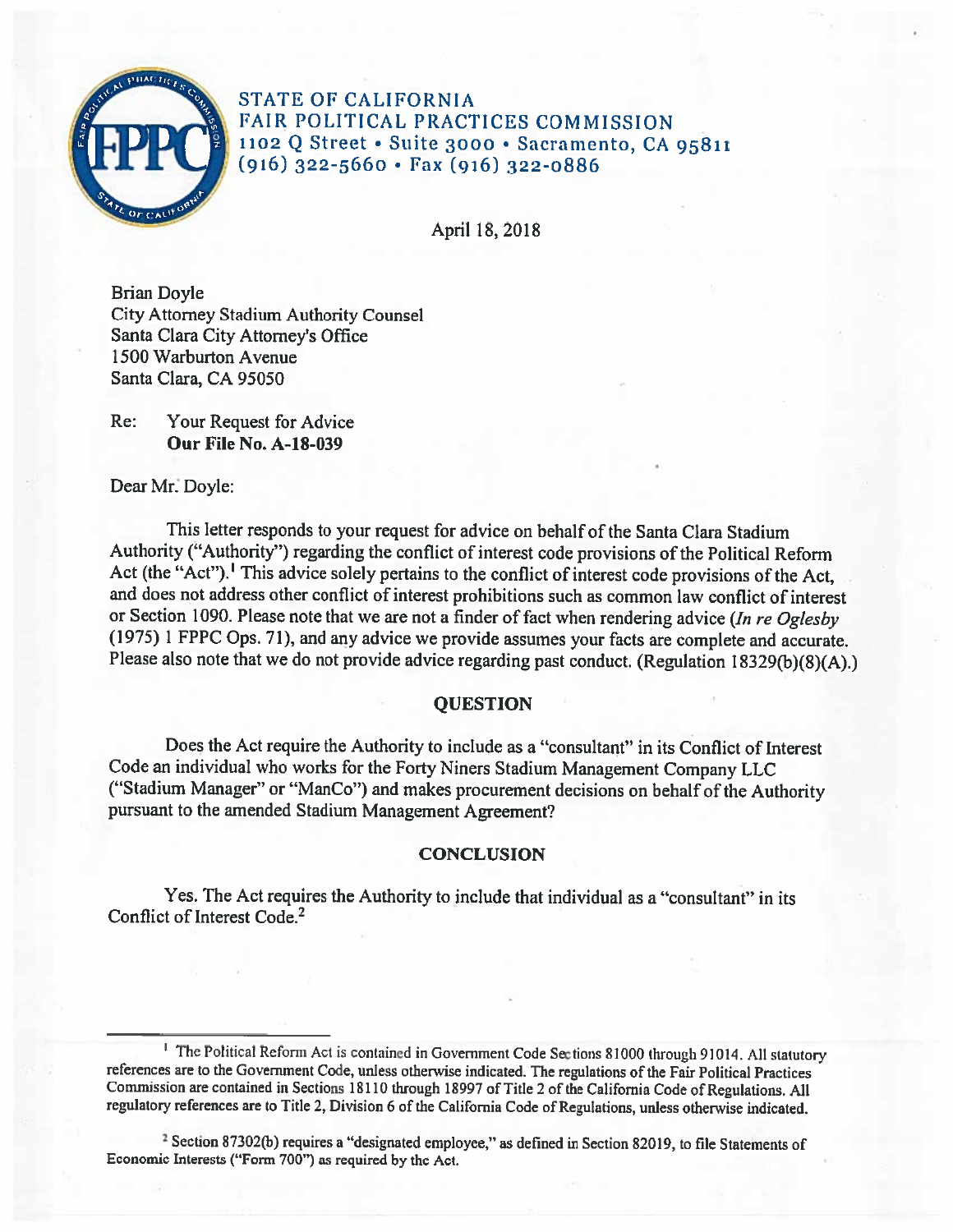## **FACTS AS PROVIDED BY REQUESTOR**

You are the City Attorney for the City of Santa Clara and the Stadium Authority Counsel for the Authority, a joint powers agency established pursuant Section 6500 et seq. On March 28, 2012, the Authority, ManCo, and the Forty Niners SC Stadium Company, LLC ("StadCo") entered into the Stadium Management Agreement. The purpose of the Stadium Management Agreement was to secure management services for the then-under-construction Levi's Stadium. Completed in 2014, Levi's Stadium is located in the City of Santa Clara, owned by the Authority, managed by ManCo, and leased to StadCo.

On November 13, 2012, the Authority approved the First Amendment to the Stadium Management Agreement, authorizing ManCo to enter into contracts on behalf of the Authority for the purchase of supplies, materials and equipment, and services relating to the Levi's Stadium and its operations. You note that it appears that the Authority did not examine the issue of whether the Act's conflict of interest provisions applied to any individuals that work for ManCo at that time. The Authority's initial Conflict of Interest Code did not include a consultant designation, and no individual who worked for Manco was designated in that Code.

The Authority recently amended its Code to include a consultant designation. You have requested fonnal written advice confirming the accuracy of your analysis that an individual who works for ManCo and makes procurement decisions on behalf of the Authority pursuant to the amended Stadium Management Agreement is a "consultant" under the Act, required to be included in the Authority's Code and to file Form 700.

## **ANALYSIS**

Section 87100 of the Act prohibits a public official from making, participating in making, or using his or her position to influence a governmental decision in which the official has a financial interest. Section 82048 defines "public official" as "every member, officer, employee or consultant of a state or local government agency." Regulation 18700.3 defines "consultant" for purposes of Section 82048 and provides in pertinent part as follows:

> (a) For purposes of Sections 82019 and 82048, "consultant" means an individual who, pursuant to a contract with a state or local government agency:

(I) Makes a governmental decision whether to:

(A) Approve a rate, rule, or regulation;

(B) Adopt or enforce a law;

(C) Issue, deny, suspend, or revoke any pennit, license, application, certificate, approval, order, or similar authorization or entitlement;

(D) Authorize the agency to enter into, modify, or renew a contract provided it is the type of contract that requires agency approval;

(E) Grant agency approval to a contract that requires agency approval and to which the agency is a party, or to the specifications for such a contract;

(F) Grant agency approval to a plan, design, report, study, or similar item;

(G) Adopt, or grant agency approval of, policies, standards, or guidelines for the agency, or for any subdivision thereof; or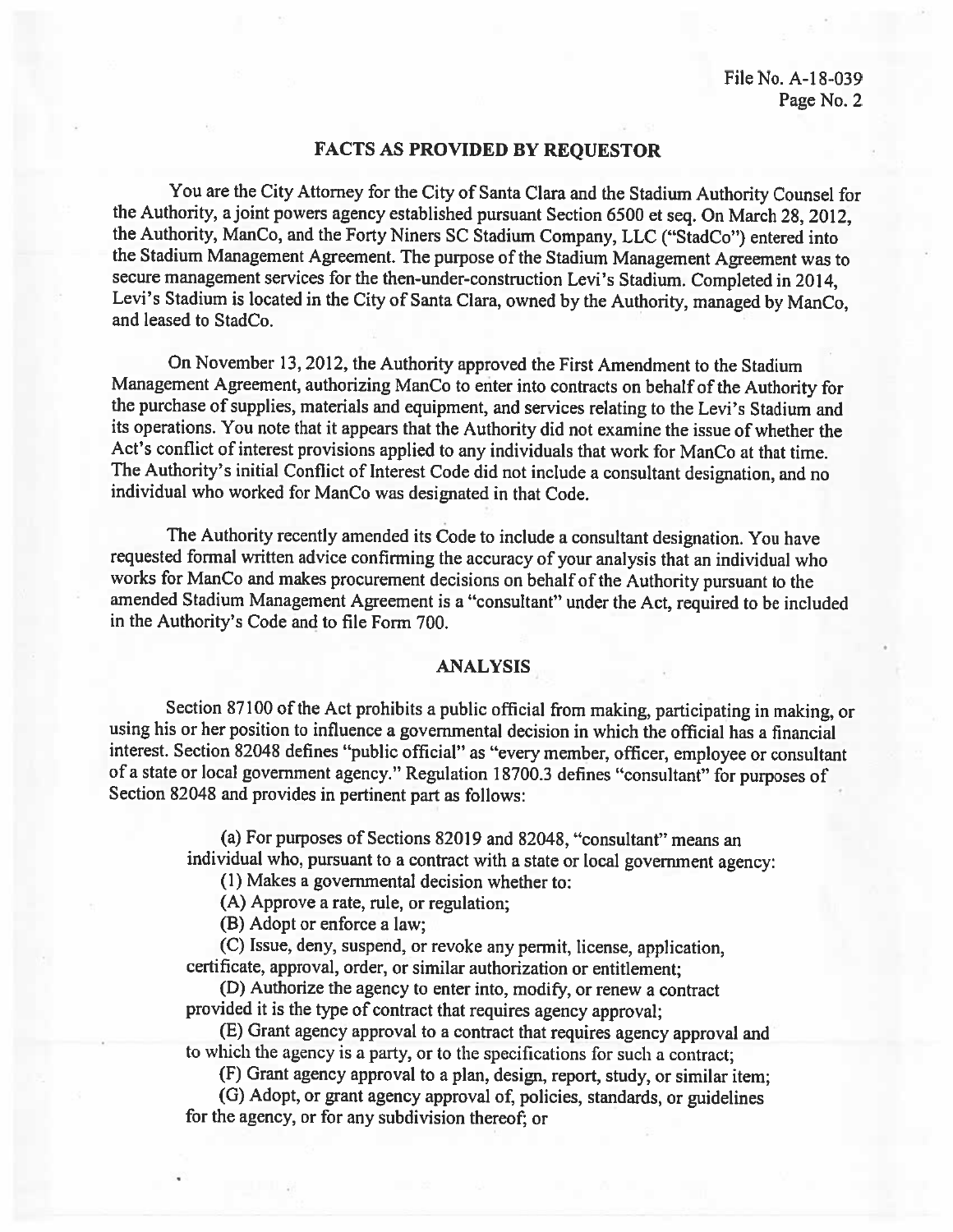(2) Serves in a staff capacity with the agency and in that capacity participates in making a governmental decision as defined in Regulation 18704(a) and (b) or performs the same or substantially all the same duties for the agency that would otherwise be performed by an individual holding a position specified in the agency's Conflict of Interest Code under Section 87302.

Thus, there are two ways that an individual may become a "consultant" under the Act. First, an individual is a "consultant" ifhe or she, pursuant to a contract with a state or local government agency, makes a governmental decision described in Regulation 18700.3(a)(l). Alternatively, an individual is a "consultant" ifhe or she, pursuant to a contract with a state or local government agency, (1) serves in a staff capacity and (2) either participates in governmental decisions, as defined, $3$  or performs the same or substantially all the same duties that would otherwise be performed by an individual in a position listed in the agency's code.

Section 2.1 of the of the amended Stadium Management Agreement delegates substantial procurement authority to ManCo and provides as follows:

> 2.1 Stadium Procurement Contracts. In addition to contracting authority that may be granted to the Stadium Manager from time to time pursuant to Section 6.4 of the Existing Management Agreement, the Stadium Authority hereby agrees that the Stadium Manager shall have full authority and discretion to select the providers, and to negotiate, approve, enter into and administer contracts on behalf of the Stadium Authority, for the purchase of supplies, materials and equipment, and for services, relating to the Stadium and its operations ("Stadium Procurement Contracts"), as and to the extent the Executive Director has authority to enter in such Stadium Procurement Contracts pursuant to Sections 17 .30.180 of the Santa Clara City Code ("SCCC"), as approved on first reading by the Santa Clara City Council on November 13, 2012.

Thus, the amended Stadium Management Agreement delegates to ManCo the full authority of the Authority's Executive Director under the Santa Clara City Code to approve and enter into "Stadium Procurement Contracts" for the purchase of supplies, materials and equipment, and services relating to Levi's Stadium and its operations.

ManCo is not a "consultant" for purposes of the Act because only an individual may be a "consultant" under Regulation 18700.3(a). An individual who works for Manco is a "consultant" if that individual meets that regulation's definition of the term.

As noted above, Regulation  $18700.3(a)(1)$  provides that an individual is a "consultant" if he or she makes a governmental decision pursuant to a contract with a local government agency to,

<sup>&</sup>lt;sup>3</sup> Regulation 18704(a) provides that an official "makes a governmental decision if the official authorizes or directs any action, votes, appoints a person, obligates or commits his or her agency to any course of action, or enters into any contractual agreement on behalf of his or her agency," and Regulation 18704(b) states that an "official participates in a governmental decision if the official provides information, an opinion, or a recommendation for the purpose of affecting the decision without significant intervening substantive review."